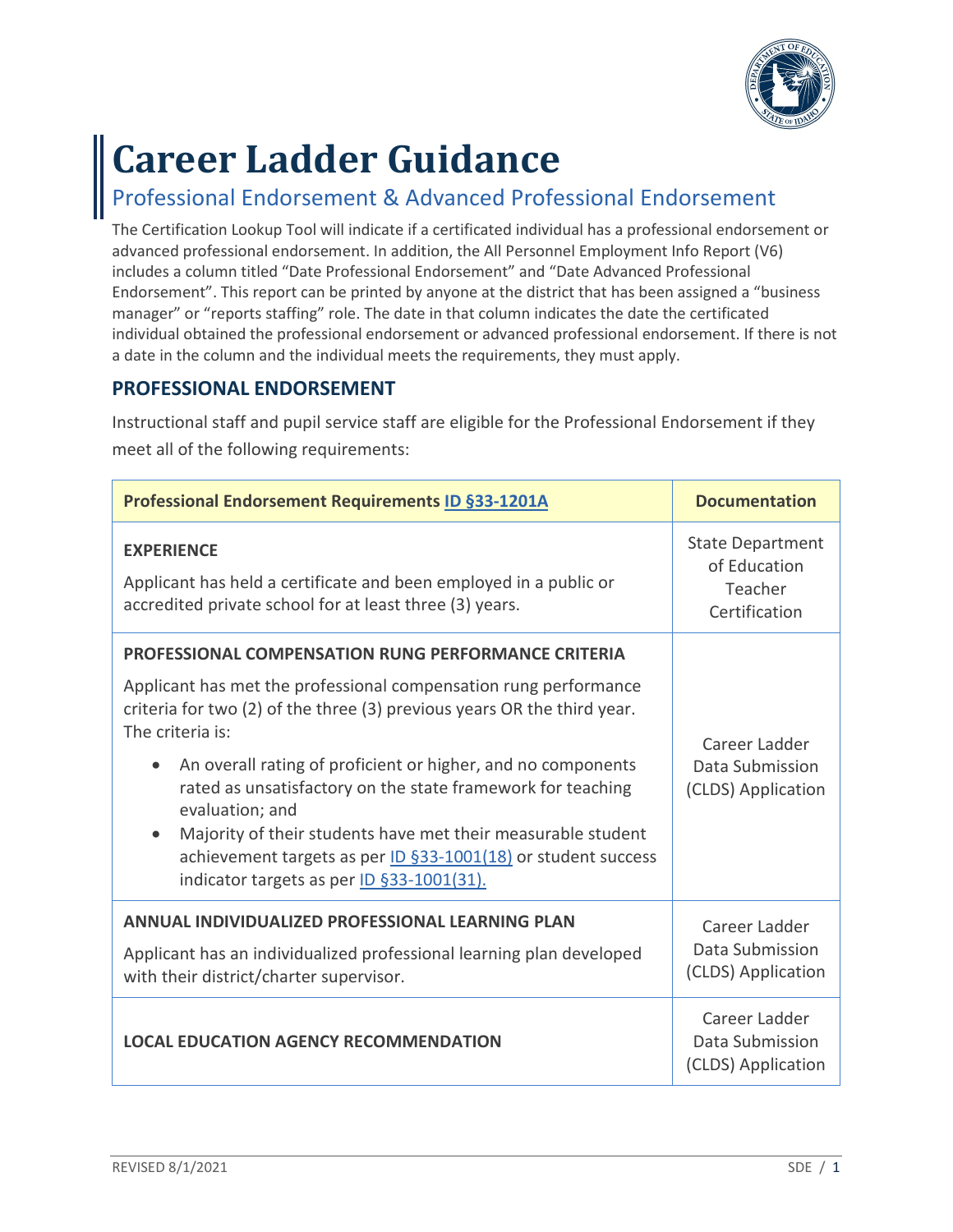#### **ADVANCED PROFESSIONAL ENDORSEMENT**

Instructional staff and pupil service staff who have held a Professional Endorsement for at least five (5) years are eligible for the Advanced Professional Endorsement if they meet all of the following requirements:

| Advanced Professional Endorsement Requirements ID §33-1201A                                                                                                                                                                                                                                                                                                                                                                                                                                                                                                                                                                                                                                                                                                                                         | <b>Documentation</b>                                             |
|-----------------------------------------------------------------------------------------------------------------------------------------------------------------------------------------------------------------------------------------------------------------------------------------------------------------------------------------------------------------------------------------------------------------------------------------------------------------------------------------------------------------------------------------------------------------------------------------------------------------------------------------------------------------------------------------------------------------------------------------------------------------------------------------------------|------------------------------------------------------------------|
| <b>PROFESSIONAL ENDORSEMENT</b><br>Applicant has held a Professional Endorsement for five (5) years or more.                                                                                                                                                                                                                                                                                                                                                                                                                                                                                                                                                                                                                                                                                        | State Department of<br><b>Education Teacher</b><br>Certification |
| <b>EXPERIENCE</b><br>Applicant has held a certificate and been employed in a public or accredited private<br>school for at least eight (8) years or more.                                                                                                                                                                                                                                                                                                                                                                                                                                                                                                                                                                                                                                           | State Department of<br><b>Education Teacher</b><br>Certification |
| <b>PROFESSIONAL COMPENSATION RUNG PERFORMANCE CRITERIA</b><br>Applicant has met the professional compensation rung performance criteria for four<br>(4) of the five (5) previous years OR the third, fourth, and fifth year. The criteria is:<br>An overall rating of proficient or higher, and no components rated as<br>$\bullet$<br>unsatisfactory on the state framework for teaching evaluation; and<br>Majority of their students have met their measurable student achievement<br>$\bullet$<br>targets as per ID §33-1001(18) or student success indicator targets as per ID<br>§33-1001(31).                                                                                                                                                                                                | Career Ladder Data<br>Submission (CLDS)<br>Application           |
| ADVANCED PROFESSIONAL COMPENSATION RUNG PERFORMANCE CRITERIA<br>Applicant has met the advanced professional compensation rung performance<br>criteria for three (3) of the five (5) previous years OR the fourth (2019-2020) and<br>fifth (2020-2021) year. The criteria is:<br>An overall rating of proficient or higher, no components rated as<br>unsatisfactory or basic, and rated as distinguished overall in Domain II-<br>Classroom Environment or Domain III - Instruction and Use of Assessment<br>on the state framework for teaching evaluation; and<br>Demonstrating seventy-five percent (75%) or more of their students have<br>$\bullet$<br>met their measurable student achievement targets as per ID §33-1001(18)<br>or student success indicator targets as per ID §33-1001(31). | Career Ladder Data<br>Submission (CLDS)<br>Application           |
| <b>DISTRICT LEADERSHIP ROLE</b><br>During three (3) of the previous five (5) years, has served in an additional building or<br>district leadership role in an Idaho public school.                                                                                                                                                                                                                                                                                                                                                                                                                                                                                                                                                                                                                  | Career Ladder Data<br>Submission (CLDS)<br>Application           |
| ANNUAL INDIVIDUALIZED PROFESSIONAL LEARNING PLAN<br>Applicant has an individualized professional learning plan developed with their<br>district/charter supervisor.                                                                                                                                                                                                                                                                                                                                                                                                                                                                                                                                                                                                                                 | Career Ladder Data<br>Submission (CLDS)<br>Application           |
| <b>LOCAL EDUCATION AGENCY RECOMMENDATION</b>                                                                                                                                                                                                                                                                                                                                                                                                                                                                                                                                                                                                                                                                                                                                                        | Career Ladder Data<br>Submission (CLDS)<br>Application           |